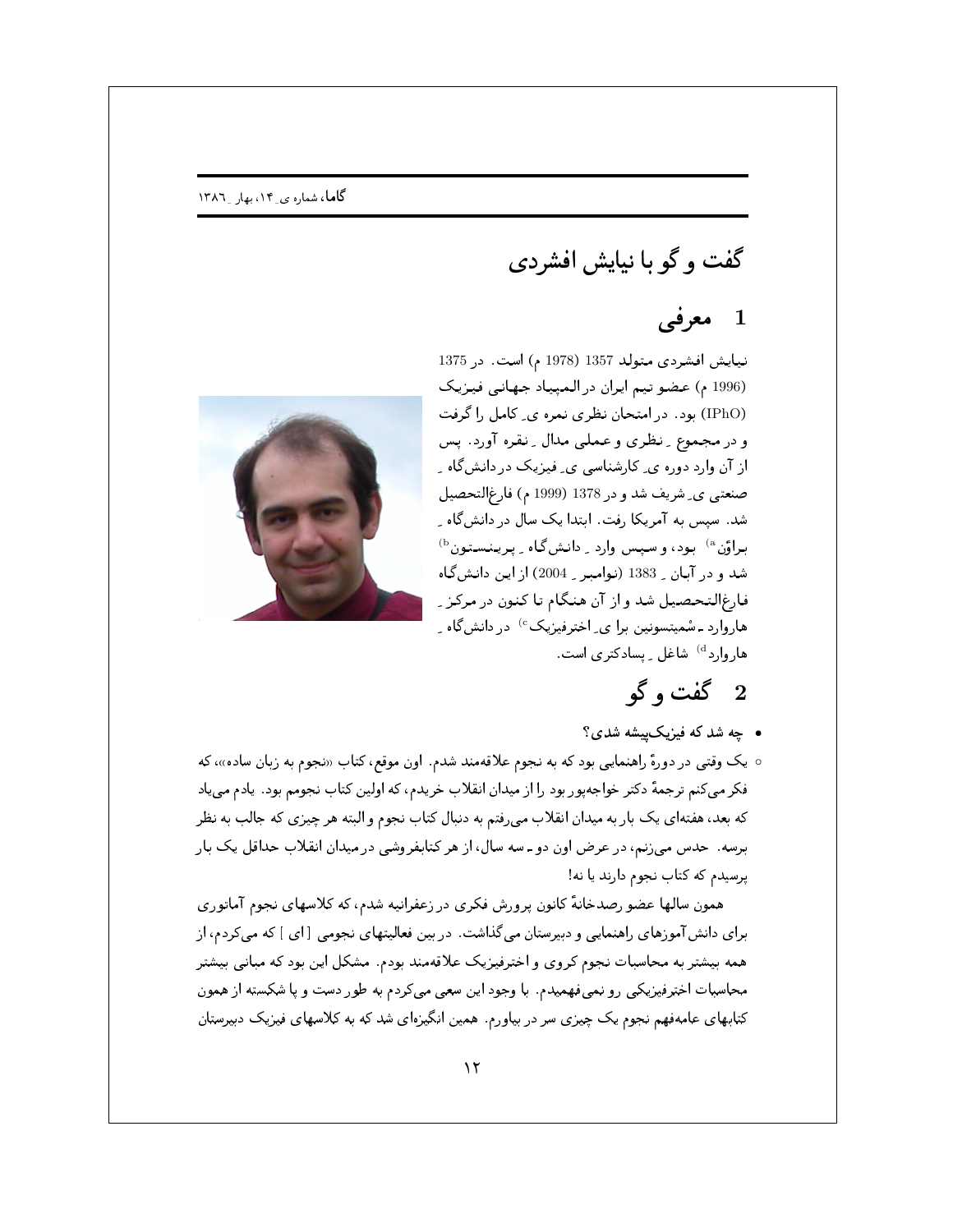بیشتر از بقیه علاقه نشون بدم. به نحوی، در طول دورهٔ دبیرستان من، این علاقه به نجوم بود که شخصیتم رو از بقیه مجزا میکرد. این، از طرفی به من اعتماد به نفس میداد، و از طرف دیگر باعث توجه بیشتر من به رشتههای ریاضی و علوم می شد، حداقل تا جایی که در نجوم کاربرد داشته باشند. خلاصه این جور، پای من به المپیاد فیزیک بازشد، و در نهایت، دیدم که خودم را در هیچ رشتهٔ دیگری غير از فيزيک نميتوانم ببينم. اين انتخاب آخر، فكر ميكنم، رابطهٔ مستقم داشت با دورهٔ الميياد كه بدون اغراق از بهترين دورههاى زندگيم بود.

- و حالا از فیزیک پیشه بودن راضبی هستبی؟
- ٥ البته هيچ پيشهاي ايده آل نيست. فشارهاي رقابت كاري، اينجا در آمريكا، و عدم قطعيت آيندهٔ كاري دورهٔ پسادکتری بیش از پیش اذیتم میکنند. این که من و همسرم هر دو فیزیکپیشه و هر دو کیهانشناس هستیم، مشکلات را صد برابر میکند. با وجود همهٔ اینها، هنوز خودم را در هیچ رشتهی دیگری جز فیزیک نمیتوانم تصور کنم. هنوز لذت فهمیدن فرایندهای بنیادی طبیعت انگیزهای است که هویت من را تعریف مے کند.
	- آيا انگيزه ات به مرور عوض شده؟
		- ⊙نه!
- فعلاً برنامه ي ِ كاري ات چيست؟ چه قدر درس مي دهي؟ چه قدر پژوهش مي كنبي؟ چه كارها ي ِ دیگر ی میکنی؟
- درس نمیدهم. تمام وقت، یا پژوهش میکنم، یا مسافرت! به ندرت مقالهٔ سیاسی مینویسم و میگذارم روی وب. برای تفریح، برنامهٔ کمدی تلویزیون آمریکا را نگاه میکنم. مقدار زیادی از وقتم هم صرف صحبت با بقيهٔ فيزيکپيشهها مى شود.
	- اکنون در چه زمینهای کار پژوهشی میکنی؟ (از طولانی شدن ِ توضیح نگران نباش.)
		- شرمنده! نگرانم.

رشتهٔ تحقیق من اخترفیزیک است. بیشتر وقت روی کیهانشناسی نظری یا رصدی کار میکنم. در کیهانشناسی رصدی، اثر کامیتون پلاسما در خوشههای کهکشانی را روی تابش میکروموج زمینهٔ کیهانی بررسی میکنم. جدیدترین نتیجه۱م این است که درصد قابلتوجهی از جرم باریونی این خوشهها در فاز سرد ناشناختهای قرار دارد.

در کیهانشناسی نظری، روی خواص فیزیکی ماده و انرژی تاریک کار میکنم. به تازگی، مدل جدیدی برای انرژی تاریک ناهمگن، ولی تراکمناپذیر، با نام کاسکوتان<sup>6</sup> ارائه دادهایم.<sup>1</sup>

در وقت آزاد، گاهبی هم روی فیزیک قرصهای برافزایشی، و به تازگی [روی] شواهد رصدی فورانهای گاما<sup>f (</sup> کار میکنم.

<sup>۔&</sup>lt;br>1- این نام از نام لاتین نوعی پیچک (Cuscuta) گرفته شده است.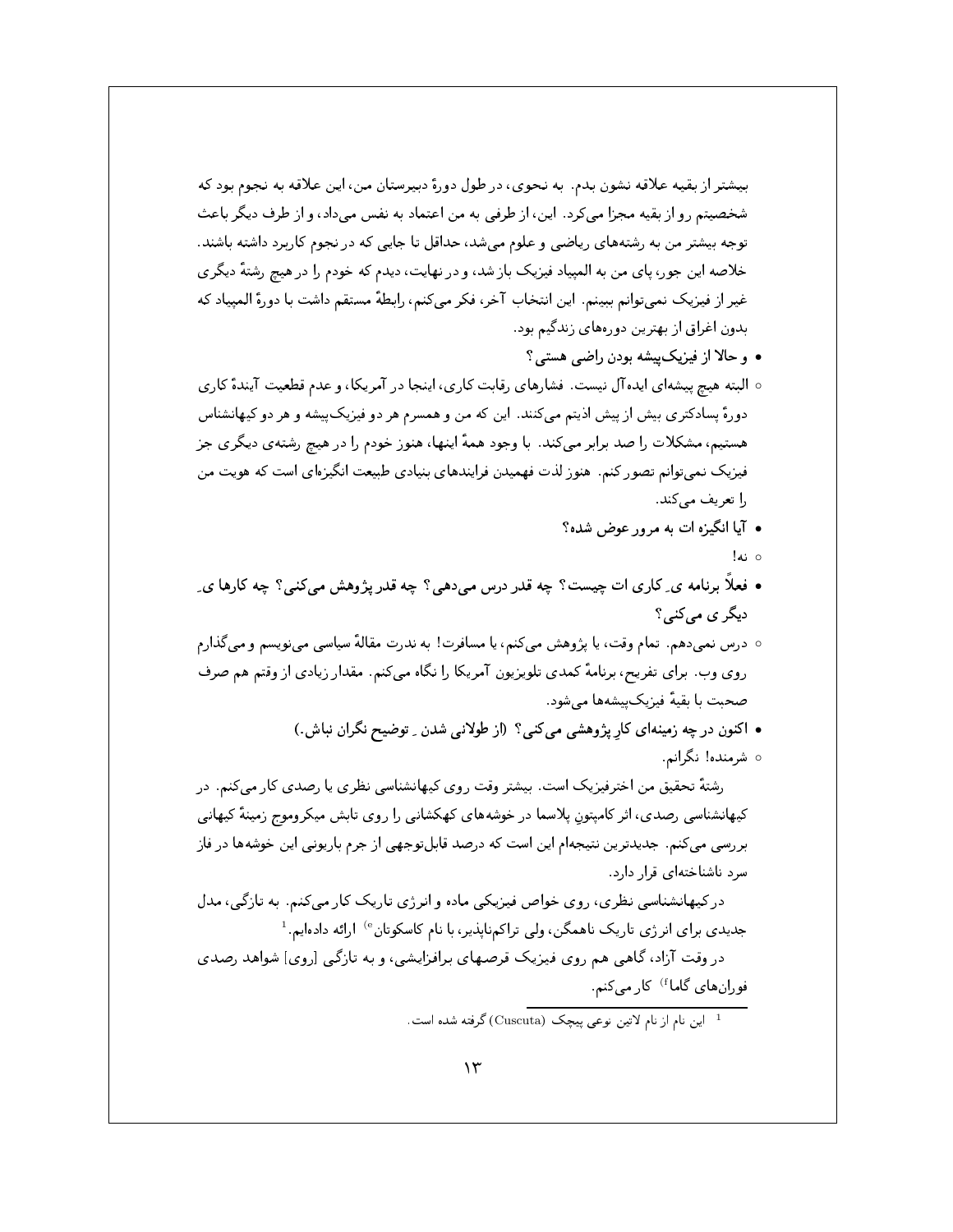

- تو در سال بـ 1375 عضو بـ تيم بـ الميياد بـ فيزيک بـ ايران بودي. لطفاً از آن دوره بگو. ه پیشتر، کمی از دورهٔ المپیاد گفتم و این که چه دوران خوبی بود. الان که به آن دوران فکر میکنم، به نظرم به سختی میتوانست از این بهتر باشد. حدس من این است که الان به اون خوبی نباشه. تنها مشکل من این بود که من از نظر تجربی افتضاح بودم! شاید اگر کلاسی تقویتی برای من که از همه ضعيفتر بودم مى گذاشتند وضعم بهتر مى شد! فرق الان و آن موقع اینه که الان اگر پنج شش مقاله در سال در نیاورم، پس فردا بی کار میشوم، ولی آن موقع بدترین اتفاقی که ممکن بود در عرض یک سال بیفته این بود که مدال طلا نیاورم! • چرا فکر میکنی الان به خوبی ی ِ گذشته نیست؟ میتوانی دقیقتر توضیح بدهی؟ ○ دلیل خوبی ندارم. شاید یک دلیل این باشه که در سال ما، حد اقل در ابتدا، پنج نفر از هفت نفر رشتهٔ فیزیک رو انتخاب می کردند. آیا در این سالها، تعداد مشابهی از بچهها فیزیک رو انتخاب می کنند؟ • نظر ت در موردِ المبيادِ فيزيک چيست؟ ه تا الان باید حدس زده باشید که نظرم در این مورد چیست. زیادترش بکنید. • پس بگذار سؤال ی بپرسم که به درد \_ نیایشها ی\_ آینده بخورد. به نظر \_ تو یک محصل \_ راهنمایی یا دبیرستان که به فیزیک علاقه دارد بهتر است چه بکند؟ لابد خوب است خود ش را برا ی ِ المپیاد آماده کند! چه طور؟ ○ البته تناقض بنيادين الميياد اينه كه مى شه براش برنامه٫يزي كرد، ولي، چون شانس قبولي كمه، نمى شه
	-
- روش سرمایهگذاری کرد . این توصیه که باید علاقهتون رو دنبال کنید، البته برای من مفید واقع شد، ولی برای بیشتر محصلین که در نهایت باید کنکور بدهند، شاید واقع بینانه نباشه . توصیهی من اینه که هیچ راهی رو به روی خودتون نبندید، مخصوصاً راههایی [رو ] که برای ادامه دادنش اشتیاق یا استعداد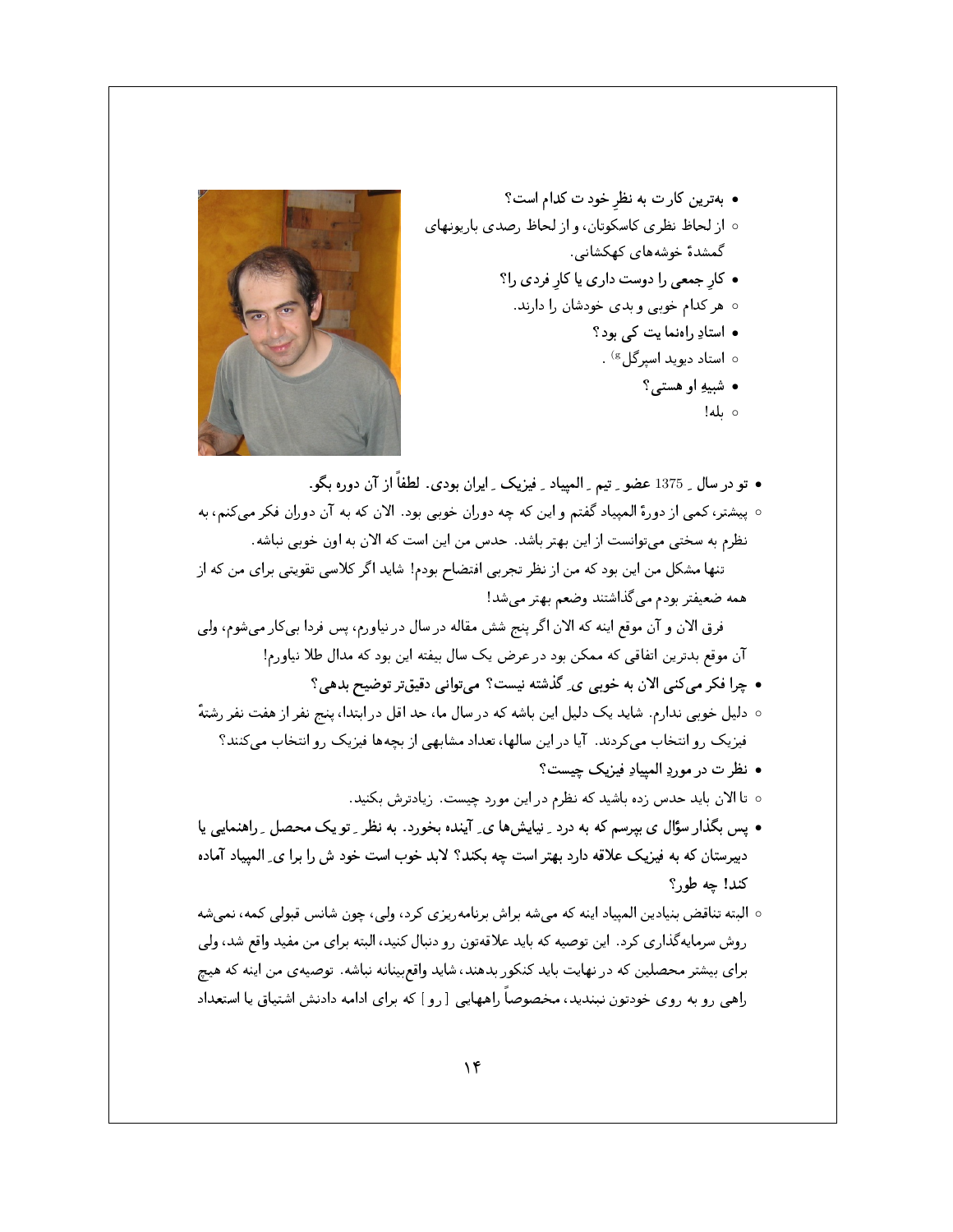بیشتری دارید. ولی در نهایت واقعبینانه در بارهی وقت و آیندهتون تصمیم بگیرید. • چیزهای غیرفیزیک هم میخوانی؟ چه چیزهایی؟

- ه اخبار، و گاهی هم داستان.
- ارزیابی ات از کارهای پژوهشی در ایران، چیست؟
	- ہ این سؤال خیلے سخته!
- تو لیسانس ات را از دانشگاه ـ صنعتبی ی ِ شریف گرفتبی، و بعد به آمریکا رفتبی. دانشگاهها یبی که در آمریکا دیدهای با دانشگاه *ِ صنعتی ی ِ شریف چه فرقها یی* دارند؟
- ه از لحاظ آکادمیک، فرق اصلی تکیه روی پژوهش، در برابر آموزش است. دانشجوهای لیسانس در پرینستون و هاروارد، معمولاً دو سه مقالهٔ پژوهشی در طول دوران لیسانس چاپ میکنند، در حالی که در ایران دانشجوهای خوب فقط درسهای پیشرفته می گیرند.

تفاوت دیگر، نوع رفتار استاد و دانشجو است. مثلاً در ایران، استادها همیشه با هم میگردند، یا به غذاخوری میروند، در حالبی که اینجا استادها، دانشجوها و دیگر اعضای دانشکده، همه با هم بسیاری از فعالیتهای اجتماعی رو انجام می دهند (البته این هم دانشکده به دانشکده فرق می کند). در پرینستون، ما یک ساعت قهوه در صبح، یک ساعت چای در بعدازظهر و یک ناهار اخترفیزک هر سهشنبه داشتیم. هر کس میتوانست در این جلسات شرکت کند و راجع به مسائل علمی و غیرعلمی حرف بزند. در ضمن، تعداد سمینارهای تحقیقاتی حداقل یک مرتبه بیشتر از شریف یا مرکز تحقیقات است.

- هاروارد و پرینستون سال ی چند دانشجو ی ِکارشناسی ی ِ فیزیک میگیرند؟ اگر هر کدام حدود ِ 50 تا بگیرند، آن وقت بنا بر آن چه گفتبی، سال ی حدود ِ 100 یا 150 مقاله فقط تولید ِ دانشجوها ی ِ این دانش&اهها است! آیا واقعاً چنین است؟ آن چه گفتبی واقعاً متکبی بر آمار است؟ علاوه بر این، آیا واقعاً این مقالهها کارها ی ِ پژوهشی، به معنی ی ِ پژوهش در مرزها ی ِ دانش اند؟
- دو یا سه مقالهٔ دانشجویان لیسانس بر مبنای دانشجوهایی است که در پرینستون یا براون میشناختم. البته بیشتر دانشجویان دانشکدهی فیزیک (که من نمیشناختم) در رشتههای تجربی کار میکردند که اغلب به عنوان عضوی از گروههای بزرگ مقاله چاپ می کنند. در ضمن تعداد ورودیهای کارشناسی فیزیک پرینستون ۲۵ نفر است. البته آنها در دوسه سال آخر فیزیک را انتخاب می کنند.
- مدیریّت ِ دانش&اها یی که در آنها بوده ای چه گونه است؟ (رئیسها چه طور انتخاب می شوند؟ چه شوراهایی هست؟ چه کسان ی رأی می دهند؟ راجع به چه چیزها یی رأی می دهند؟ ...)
- من هيچ وقت با اين روند سروكاري نداشتم و ايدهٔ چنداني در اين زمينه ندارم. معمولاً رئيس از طرف هیئت امنا انتخاب میشود . اعضای دانشگاه البته حق راّی دارند، ولی این به عنوان پیشنهاد به امنا تلقی می شود.
	- دوره ی ِ پسادکتری در دانشگاهها ی ِ آمریکا چیست؟